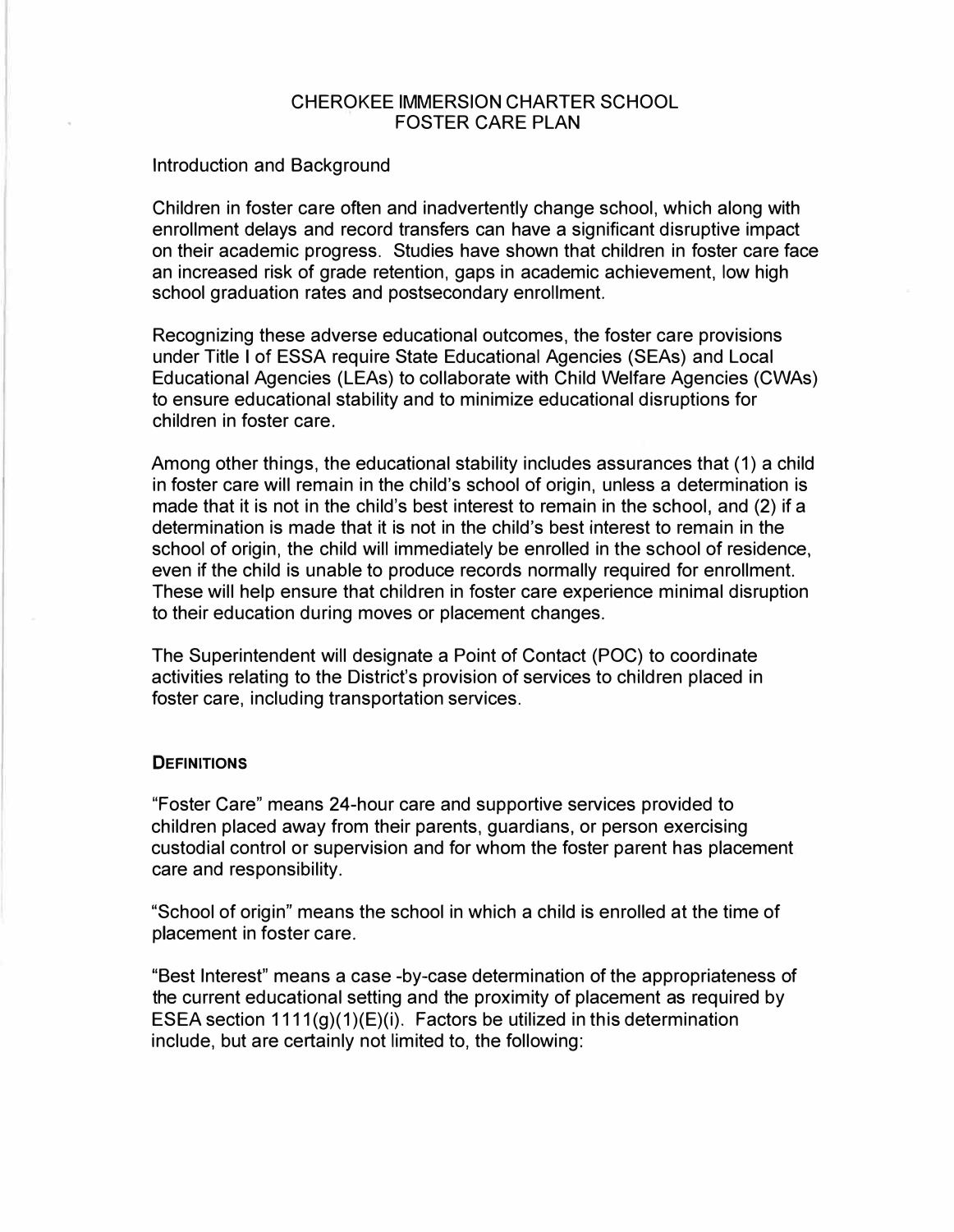- 1. Safety considerations;<br>2. Proximity of the resour
- 2. Proximity of the resource family home to the child's present school;<br>3. Age and grade level of the child as it relates to the other best interea
- Age and grade level of the child as it relates to the other best interests factors;
- 4. Needs of the child, including social adjustment and well-being;<br>5. Child's performance, continuity of education and engagement i
- 5. Child's performance, continuity of education and engagement in the school the child presently attends;
- 6. Child's special education programming if the child is classified;<br>7. Point of time in the school year:
- 7. Point of time in the school year;<br>8. Child's permanency goal and lik
- 8. Child's permanency goal and likelihood of reunification;<br>9. Anticipated duration of the placement:
- 9. Anticipated duration of the placement;<br>10. Preferences of the child:
- Preferences of the child:
- 11. Preferences of the child's parent(s) or education decision maker(s)<br>12. The child's attachment to the school. including meaningful relations
- The child's attachment to the school, including meaningful relationships with staff and peers;
- 13. Placement of the child's sibling(s);
- 14. Influence of the school climate on the child, including safety;<br>15. Availability and quality of the services in the school to meet to
- Availability and quality of the services in the school to meet the child's educational and socio-emotional needs;
- 16. History of school transfers and how they have impacted the child;<br>17. How the length of the commute would impact the child, based on t
- How the length of the commute would impact the child, based on the child's developmental stage;
- 18. Whether the child is a student with a disability under the IDEA who is receiving special education and related services or a student with a disability under Section 504 who is receiving special education or related aids and services and, if so, the availability of those required services in a school other than the school of origin; and
- 19. Whether the child is an EL and is receiving language services, and, if so, the availability of those required services in a school other than the school of origin, consistent with Title VI and the EEOA.
	- Documentation of Best Interest of the child will be on the Best Interest Determination Form.
	- In the event of emergency circumstances, OKDHS has the authority to make an immediate decision regarding school placement, and then consult with the School POC to re-visit the Best Interest Determination.

The school district administration shall attempt to remove existing barriers to school attendance by children in foster care:

1. Enrollment requirements that may constitute a barrier to the education of a child in foster care or the homeless child or youth shall be waived If the district is unable to determine the student's grade level due to missing or incomplete records, the district shall administer tests or utilize other reasonable means to determine the appropriate grade level for the child.